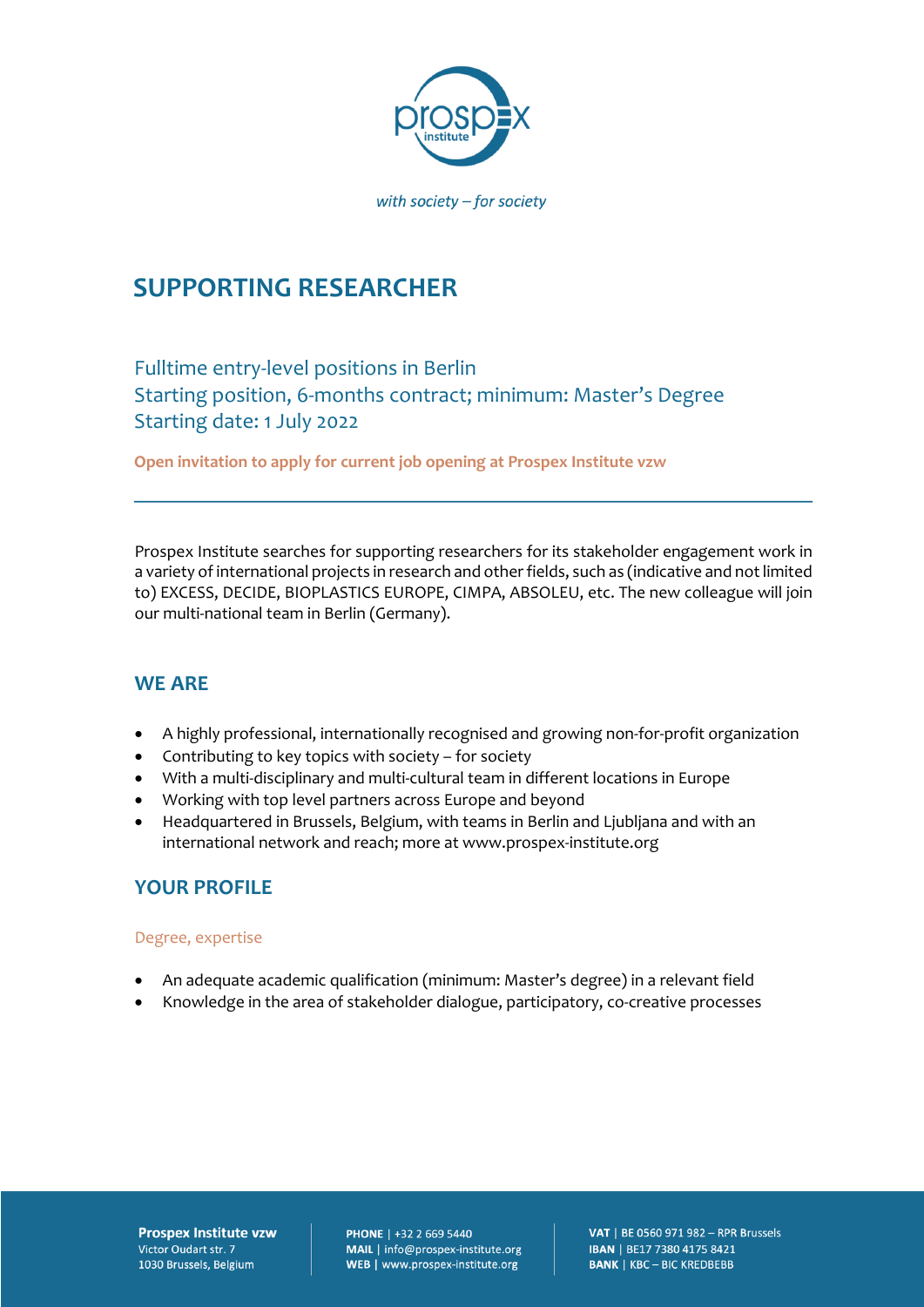

#### Experience, interests

- First professional experience in internship an asset yet not required
- Interested in dialogue processes and engagement of citizens and stakeholders, also in advanced content, research and technical fields
- Interested in a variety of areas and topics including sustainability, research and innovation, energy, health and others

#### Skills and attitudes

- Very good organizational skills
- Very good skills for research, writing and reporting, content development in diverse electronic and other forms
- Proficiency in handling digital tools
- Aptitude to support short- and long-term consultancy projects
- A team player and able to work independently
- Open-minded, professional, pro-active, respectful and user-friendly attitude

#### Location, language & travel

- Languages: for all locations an excellent native or near native command of English
	- o Additionally for Berlin: a very good command of German (B2); additional languages an important asset
- Familiar with the context and environment in the location in question
- Willing to travel frequently, also internationally, between 1 day and several days per month (COVID-19 situation allowing)

### **TASKS**

- Support stakeholder engagement, dialogue and related processes, such as interviews, inperson, hybrid or online events and tools, also logistically
- Support junior and other consultants through research
- Help draft written reports and documents in flawless English and, as applicable, in other languages
- Support stakeholder mapping, identifying stakeholder groups mindful of concerns regarding diversity and inclusivity
- Support documentation of projects, and the preparation of presentations
- Support coordination of projects and execute a variety of stakeholder engagement assignments under the supervision of a more senior consultant and in close collaboration with other team members
- As applicable: participation in project meetings and events across Europe (COVID-19 situation allowing)